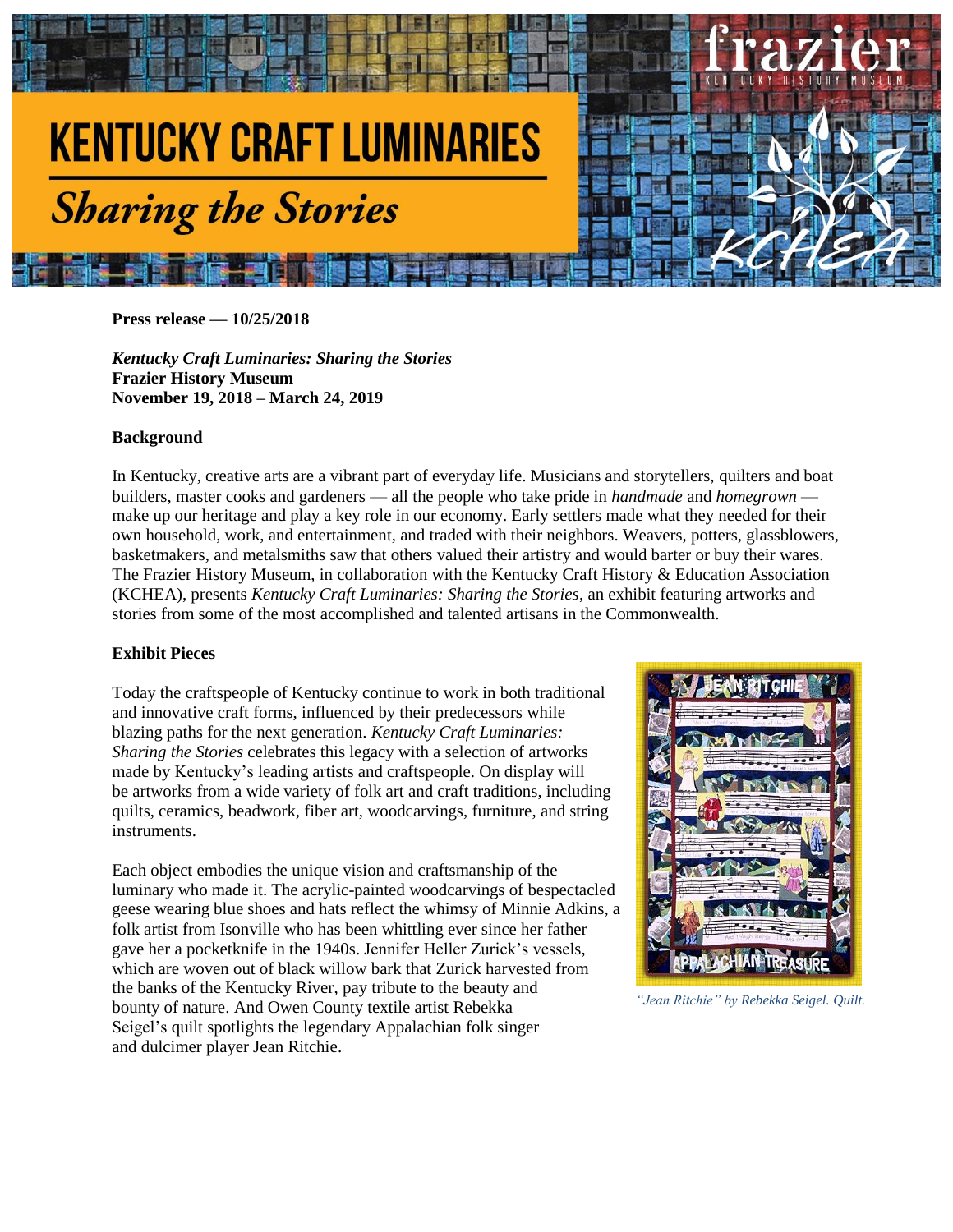#### **Artists**

The 18 artists in the show constitute a fifth of the more than 90 individuals that have been interviewed over the last decade as part of KCHEA's Craft Luminary oral history project. A video in the gallery space will share excerpts of the interviews conducted with some of these artists, along with craft collectors and organization members. Each artist has her own unique relationship with the state of Kentucky.

Leona Waddell, for example, started making baskets as a child in Cub Run, Kentucky, then went on to cofound the Mammoth Cave Basket Makers Guild. George Wakim was a violinist when he left his native Lebanon to study civil engineering at the University of Kentucky, but in Lexington a seasoned luthier showed him how to make his own ouds and violins. And for 40 years Mary and Robin Reed have been making art with corn shucks, poplar bark, and other materials harvested from their creekside farm in the Daniel Boone National Forest.

# **Programming**

The Frazier will be working closely with members of the Kentucky Craft History and Education Association to celebrate the Commonwealth's craft heritage through a diverse lineup of events and activities. The programming includes workshops, moderated conversations, artisan demonstrations, school field trips, teacher development sessions, homeschool programs, and family activity days.



# **Collaboration**

The Frazier Museum is proud to collaborate with the KCHEA on this project. The Frazier documents and reinterprets stories from Kentucky's history, and the KCHEA is leading the effort to document the craft history of Kentucky, bringing stories to life and making them accessible to the public in an educational format.

# **Additional Info**

The exhibiting artists are Minnie Adkins, Isonville; Philis Alvic, Lexington; Dan Neil Barnes, Lexington; Dave Caudill, Louisville; Wayne Ferguson, Louisville; Linda Fifield, McKee; Sarah Frederick, Louisville; Susan Goldstein, Lexington; Walter Hyleck, Berea; Terry Ratliff, Martin; Mary and Robin Reed, Irvine; Arturo Alonzo Sandoval, Lexington; Rebekka Seigel,

*"Dreaming, Laughing" by Dave Caudill. Sculpture.*

Owenton; Leona Waddell, Cecilia; George Wakim,

Lexington; LaVon Williams, Lexington; and Jennifer Heller Zurick, Berea.

LexArts provided funding support for *Kentucky Craft Luminaries: Sharing the Stories* through its Fund for the Arts. The exhibit was originally presented at LexArts, August 27 – October 10, 2015, featuring different artworks by the same craft luminaries, as well as Tim Lewis, Isonville; Frank Neat, Russell Springs; and the late Fred Shepard of Murray, Kentucky. Additional support was provided by numerous private contributors with a matching donation from UBS.

# **About the Kentucky Craft History & Education Association**

The Kentucky Craft History & Education Association is an organization that gathers, conserves, and presents the history and ongoing impact of crafts in Kentucky. The KCHEA documents and preserves this